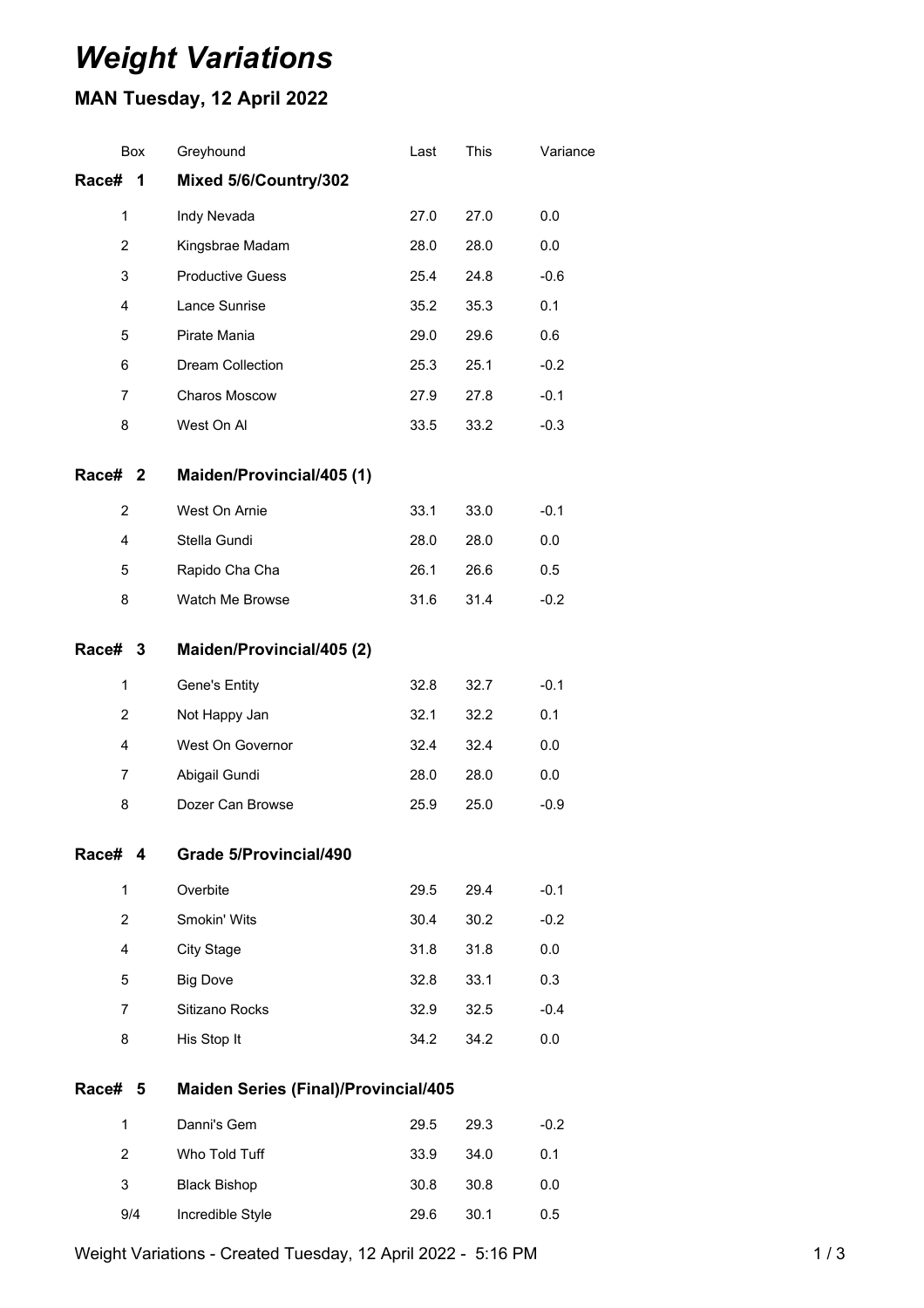### **MAN Tuesday, 12 April 2022**

|                | Box  | Greyhound              | Last | This | Variance |
|----------------|------|------------------------|------|------|----------|
| 5              |      | Rapido Modelo          | 26.5 | 26.6 | 0.1      |
| 6              |      | Incredible Aura        | 31.3 | 31.2 | $-0.1$   |
| $\overline{7}$ |      | Reward Me              | 28.4 | 28.3 | $-0.1$   |
| Race# 6        |      | Grade 5/Provincial/405 |      |      |          |
| 1              |      | Slingshot Tiller       | 23.6 | 23.5 | $-0.1$   |
| $\overline{2}$ |      | Hurricane Harvey       | 34.1 | 34.0 | $-0.1$   |
|                | 10/3 | Stringray Gundi        | 33.1 | 32.7 | $-0.4$   |
| 4              |      | Max Flash              | 32.4 | 32.2 | $-0.2$   |
| 5              |      | Herman Munster         | 33.4 | 33.1 | $-0.3$   |
| 6              |      | More Options           | 27.9 | 27.8 | $-0.1$   |
| $\overline{7}$ |      | Arcanine               | 34.3 | 34.4 | 0.1      |
| 8              |      | Alabama Shakes         | 29.9 | 30.3 | 0.4      |
| Race# 7        |      | Novice/Provincial/405  |      |      |          |
| 1              |      | Junk Yard Zeus         | 30.0 | 30.1 | 0.1      |
| 2              |      | Mad Steel              | 34.4 | 33.7 | $-0.7$   |
| 3              |      | Parallel               | 27.4 | 26.7 | $-0.7$   |
| 4              |      | Wind Burn Flash        | 26.5 | 26.4 | $-0.1$   |
| 5              |      | Zonte                  | 31.1 | 30.6 | $-0.5$   |
| 6              |      | West On Fizz           | 24.6 | 24.7 | 0.1      |
| 7              |      | Special Gunn           | 26.6 | 27.0 | 0.4      |
| 8              |      | Rumblin' Moment        | 33.4 | 33.4 | 0.0      |
| Race# 8        |      | Grade 4/Provincial/405 |      |      |          |
| 1              |      | It's A Shadow          | 31.2 | 31.0 | $-0.2$   |
| 2              |      | Dash Of Reyne          | 30.4 | 30.1 | $-0.3$   |
| 3              |      | Another Quid           | 31.0 | 30.8 | $-0.2$   |
| 4              |      | Bondi Monelli          | 24.9 | 24.7 | $-0.2$   |
| 5              |      | Chloe's The Boss       | 29.0 | 29.1 | 0.1      |
| 6              |      | West On Harmony        | 28.9 | 28.8 | $-0.1$   |
| $\overline{7}$ |      | Marla Penny            | 28.9 | 28.8 | $-0.1$   |
| 8              |      | <b>Global Desire</b>   | 25.9 | 26.0 | 0.1      |
| Race# 9        |      | Mixed 5/6/Country/405  |      |      |          |
| 1              |      | Voulez Monelli         | 22.5 | 22.8 | 0.3      |
| 2              |      | <b>Bromine</b>         | 34.2 | 34.3 | 0.1      |
| 3              |      | Georgia Flash          | 28.0 | 28.2 | 0.2      |
|                |      |                        |      |      |          |

Weight Variations - Created Tuesday, 12 April 2022 - 5:16 PM 2 / 3